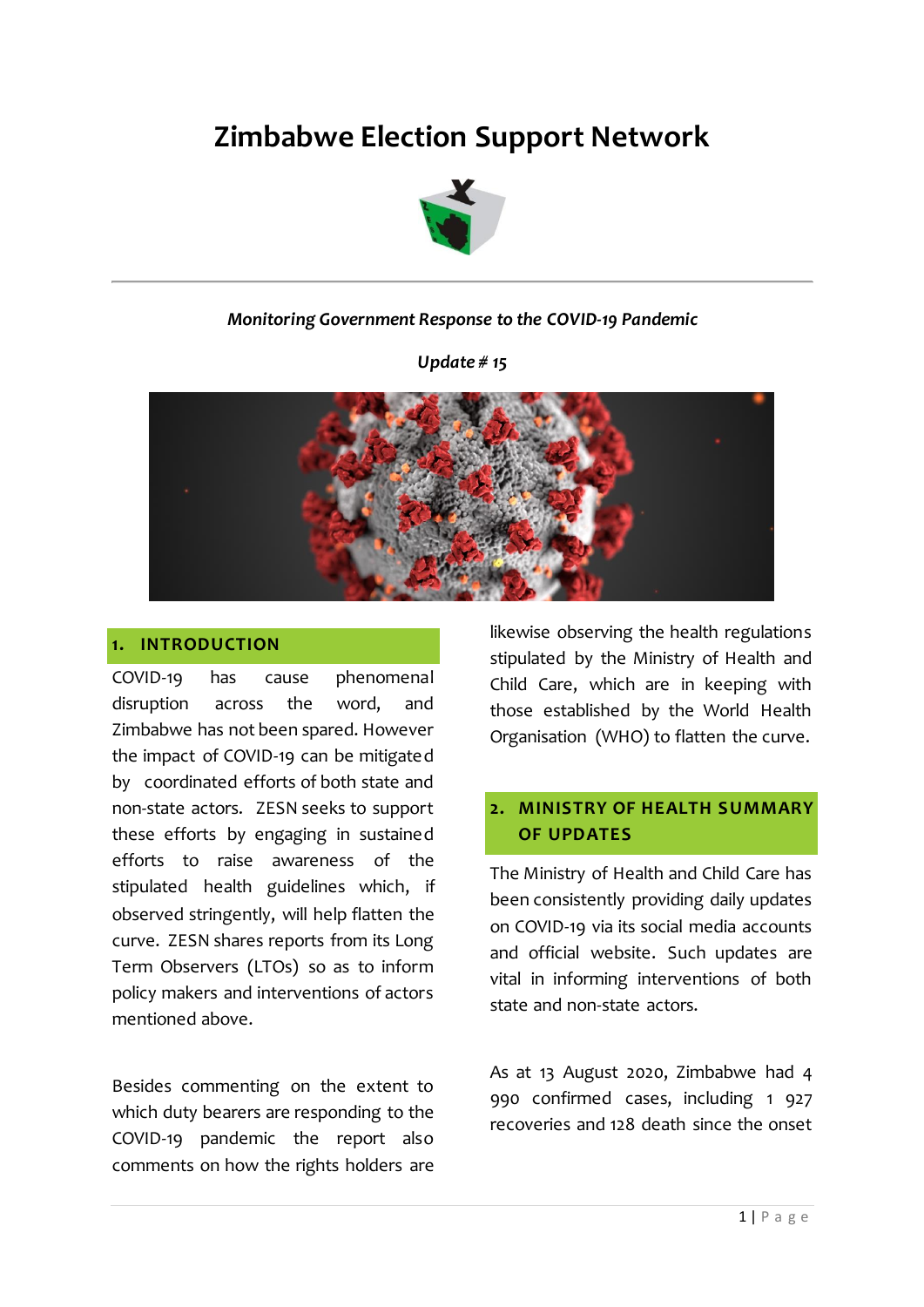of the outbreak of the virus on 20 March  $2020<sup>1</sup>$ .

#### **3. SUMMARY OF FINDINGS**

During the period 2-8 August 2020, ZESN received the following feedback from its Long Term Observers resident in the 210 National Assembly Constituencies:

#### **3.1 FOOD AID DISTRIBUTION**

The majority of reports about food aid distribution have been positive, with beneficiaries being selected based on need and prescribed health regulations being observed when food aid is distributed.



Overall the number of reports of food distribution were few this week. The Department of Social Welfare distributed food in Lupane East Constituency at Mpofu Dam Wall and in Gokwe-Chireya at Makhovula Centre.

#### **3.2 LIVELIHOOD ISSUES**

ZESN received numerous reports of running battles between police and vendors in various constituencies this week. Many of the vendors have resorted to selling their wares in their backyards for fear of arrest. However this is disconcerting as it increases face to face interactions between the vendors and customers in environments where health protocols such as wearing of face masks, hand washing, and physical distance are not observed. Such reports were received from Highfield East, Hatfield and Dangamvura-Chikanga Constituencies.

Unlicensed/unauthorised transport operators commonly referred to as (mushikashika) were reportedly taking advantage of the transport challenges that people were facing by offering their services to members of the public. Such reports were received from Motoko North, Zvimba West, Zvimba East, Insiza South and Zvishavane-Runde Constituencies. The reports also indicate that the vehicles were carrying passengers that exceeded the limits stipulated by the vehicles' manufacturers.

l 1

[https://twitter.com/MoHCCZim/status/129365348](https://twitter.com/MoHCCZim/status/1293653488111620098/photo/1) [8111620098/photo/1](https://twitter.com/MoHCCZim/status/1293653488111620098/photo/1)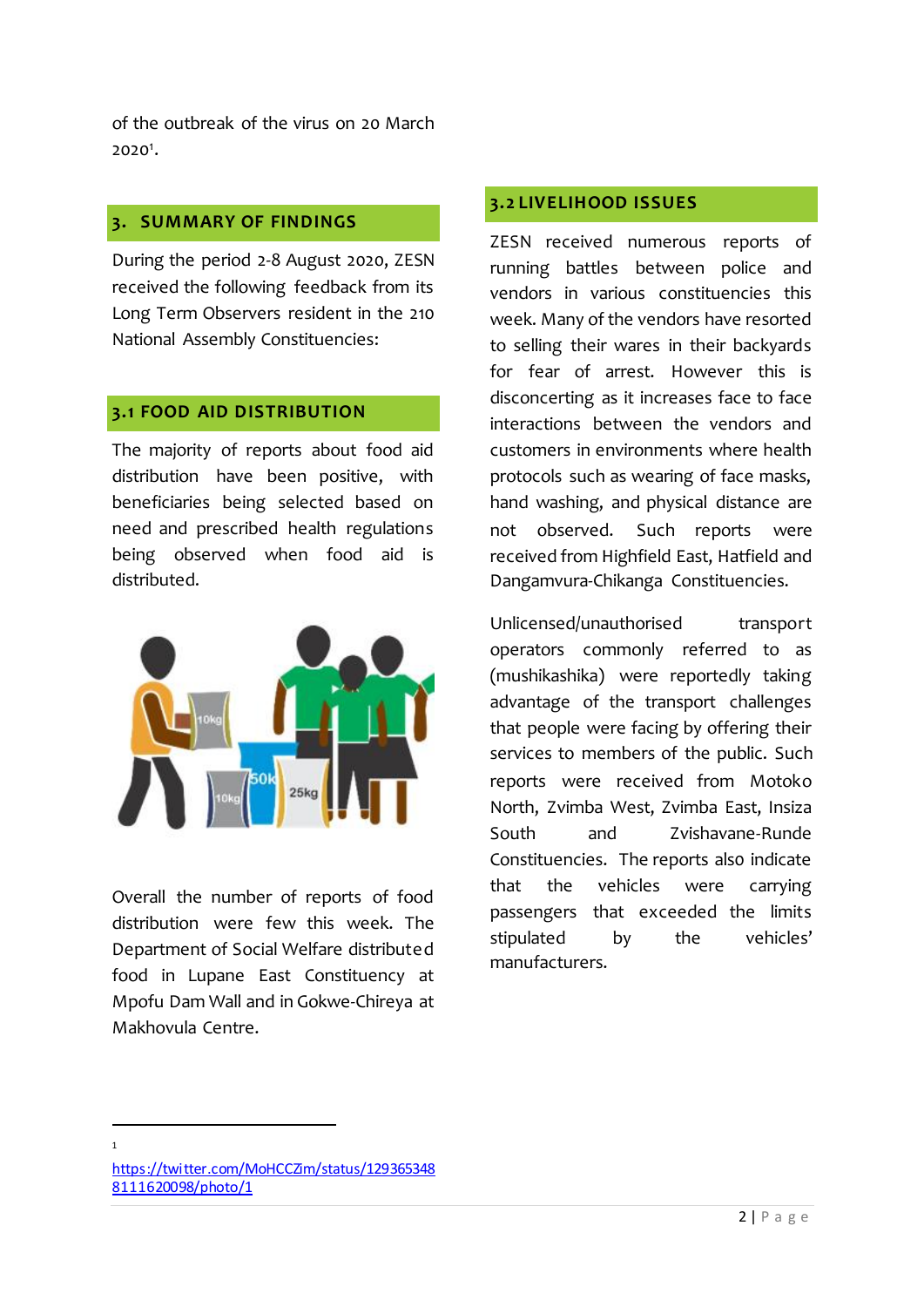## **3.3 ENFORCEMENT OF LOCKDOWN**



As the uniformed forces continue to enforce adherence to stipulated health protocols and provisions of lockdown orders, there were reports of arrests of citizens moving in public spaces without wearing face masks, turning back of those who were traveling without exemption letters. Such reports, this week were received from LTOs who reside in Luveve, Marondera East, Murewa North, Magunje, Chiredzi West, Masvingo Central, and Hwange Central Constituencies.

The amount of force employed during enforcement of lockdown order continue to vary, in some instances, it has been reported that, members of public who defy lockdown are assaulted, for instance those breaking the curfew, by continuing to move around after 18:00hrs or those congregating at bus terminus. Such reports were received from Luveve, Kuwadzana East, and Chiredzi West Constituencies.

Lobengula Constituency where the police was engaged in awareness raising campaign on how members of the public could support efforts to flatten the curve. The Police used public address systems to get the messages across to residents. Similar awareness raising campaign was reportedly conducted this week by an elected local leader, Gokwe-Kana Ward 16 Councillor, Cllr Chigaba who also donated some face masks and used that opportunity to educate residents in the ward of the health protocols they needed to observe during this COVID-19 era.



**Picture 1: some of the residents of ward 16 who gathered to receive the face masks from the Ward 16 Councillor in Gokwe-Kana.**

This week the Beit-Bridge West LTO reported increased border patrols by uniformed forces in order to arrest those using undesignated boarder entry and exist points. Such actions by the military are critical in efforts to flatten the curve as most of the 'boarder jumpers' are evading the mandatory isolation period of 21 days which is a must for all returning residents and travellers coming into the country.

Some encouraging reports where received this week from Njube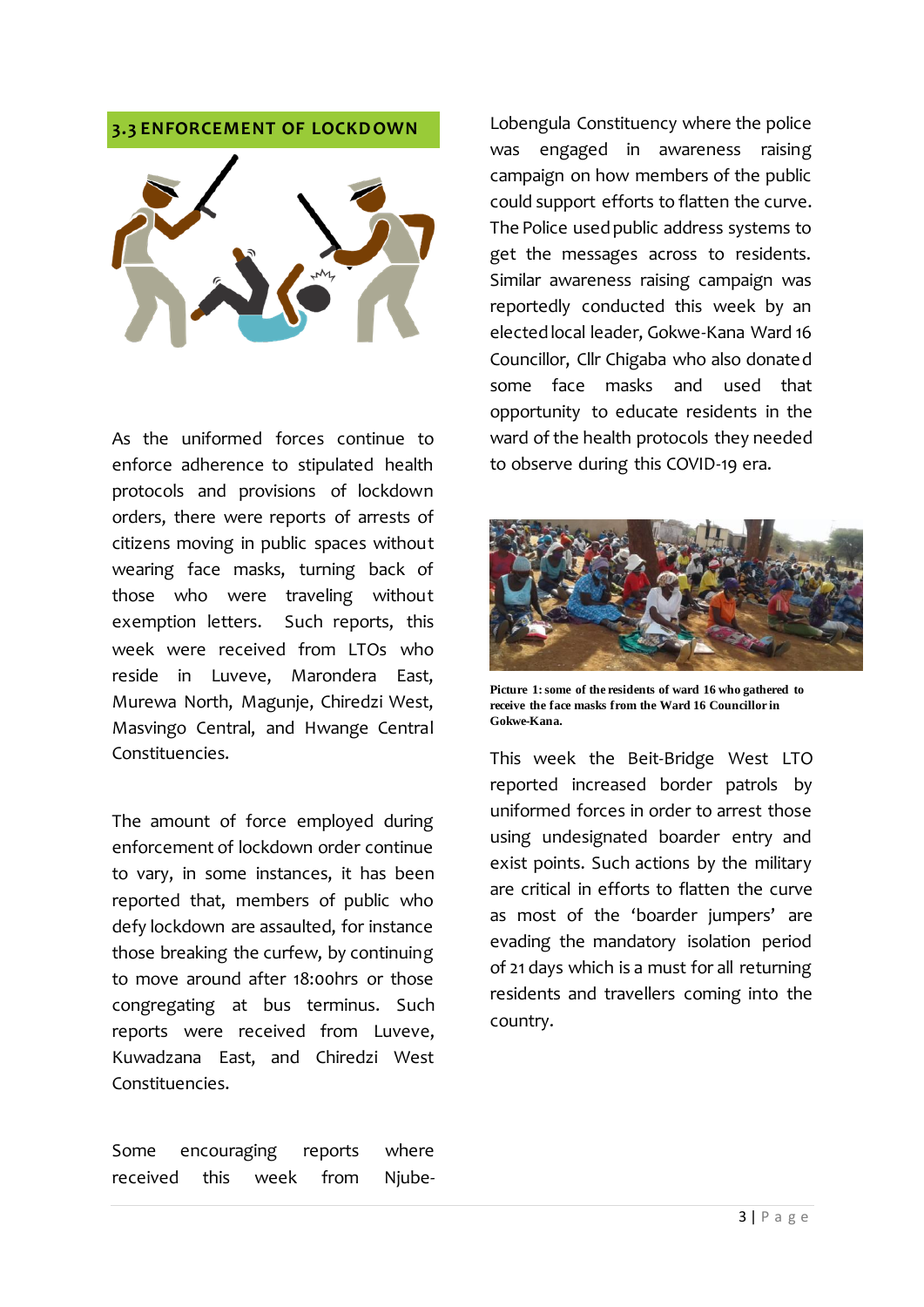**3.4 IMPACT OF COVID-19 ON THE HEALTH SECTOR**



There is a general surge in the reports that were made by LTOs with regards to incidents of suspected COVID -19 cases in their respective Constituencies. The need for all citizens to act responsibly and to observe stipulated health protocols cannot be over-emphasised.

Reports of members of the public not maintaining the required physical distance, not wearing masks or washing/sanitising their hands continue to be received. Such behaviour by members of the public is usually exhibited at banking queues, bus terminus, boreholes and this week such reports were received from reports from: Chitungwiza South, Glen View North, Chitungwiza South, Harare East, Hatfield, Highfield West, Chimanimani West, Chikomba Central, Goromonzi South, Marondera Central, Murewa West, Chakari, Bikita South, Mberengwa East, and Mbizo Constituencies.



**Picture 2: Part of people queuing to get into one of the local banks in Chiredzi West Constituency.**

Many of the shops that were located in suburbs are reportedly not taking temperatures of customers before they enter into their shops, neither are they providing hand sanitising nor strictly enforcing the no face mask-no entry policy. Tuck-shops were reportedly operating beyond 15:00hrs. These reports were made by LTOs in Glen View South, Harare East, Zengeza East, Rushinga, Mhangura, Mhondoro-Ngezi and Chirumhanzu Constituencies.

Many bottle stores continue to operate by selling alcoholic beverages behind closed doors to members of the public. In Goromonzi West, Makoni North, Muzarabani North, Chegutu East, Kariba, Muzvezve, Bikita South, Mwenezi East, Mwenezi West, Lupane West, Hatfield, Bulilima East, and Umzingwane Constituency.

The COVID-19 pandemic continues to present a significant burden on the country's health infrastructure. Frontline workers in the country's health system, who remain an integral part of managing COVID-19, have not been spared. This week, ZESN received reports of disruption of operations of some local clinics. For instance Makoni West